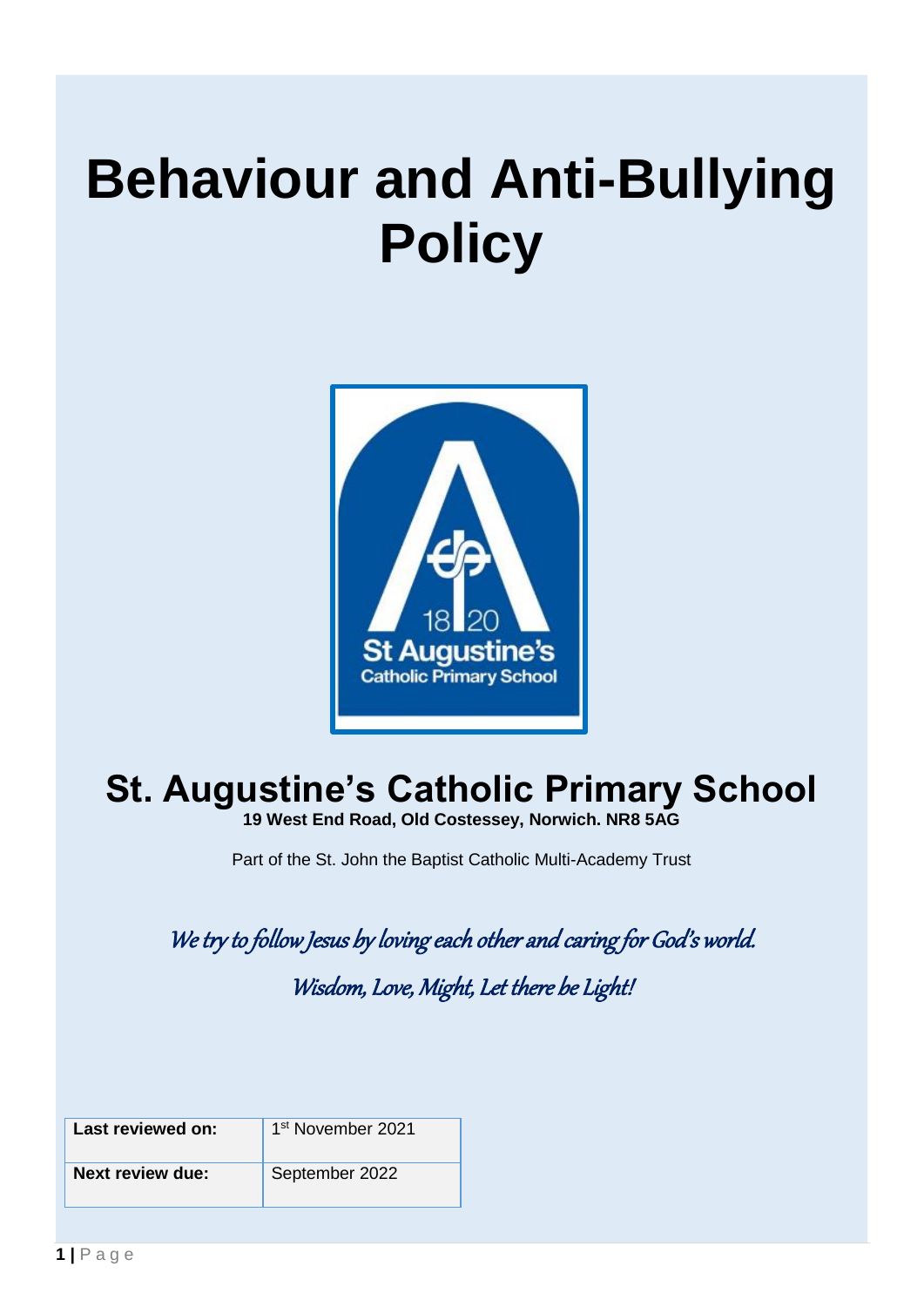#### *We try to follow Jesus by loving each other and caring for God's world.*

#### **School Motto:**

#### *"Wisdom, Love, Might, Let there be Light!"*

*We aim to make the children who attend St Augustine's feel cared for and secure in surroundings where Catholic values are practised, and where their gifts and abilities are recognised and developed in an atmosphere of respect and friendship.*

In planning the curriculum we attend to the development of the whole child: the physical, intellectual, *emotional, moral and spiritual."*

**St. Augustine's Catholic Primary School is committed to safeguarding and promoting the welfare of children and expects all staff to share this commitment.** 

**Keeping Children Safe in Education (2021):** Statutory guidance from the Department for Education which sets out what is expected of organisations and individuals to safeguard and promote the welfare of children.

#### **Behaviour and Anti-Bullying Policy**

St. Augustine's behaviour and anti-bullying policy is designed to support the way in which all members of our school community can live and work together in a supportive way. Through our policy intent and implementation, St. Augustine's should help children to grow in a safe and secure environment, and to become positive, responsible and increasingly independent members of our global community.

*This behaviour policy has been updated in light of the COVID pandemic and concerns that children are demonstrating more challenging behaviours, linked to; gaps in learning, reduced social and emotional skills and mental health issues.*

| <b>Contents</b>                           | Page          |
|-------------------------------------------|---------------|
|                                           | <b>Number</b> |
| 1. Intent                                 | 3             |
| 2. Legislation and statutory requirements | 3             |
| 3. Ethos                                  | 3             |
| 4. The Three Golden Rules                 | 3             |
| <b>5. Postive Reinforcement</b>           | 4             |
| 6. Consequence                            | 4             |
| 7. Behaviour Management                   | 5             |
| 8. Communication, Reporting and Recording | 5             |
| 9. Safety                                 | 6             |
| 10. Bullying and Discrimination           |               |
| 11. Fixed-term and Permanent Exclusions   |               |
| 12. Roles and Responsibilities            | 8             |
| 13. Monitoring                            | 9             |
| 14. References                            | 10            |
| <b>Appendix A: Intervention Script</b>    | 10            |
| <b>Appendix B: Reflection Sheet</b>       | 11            |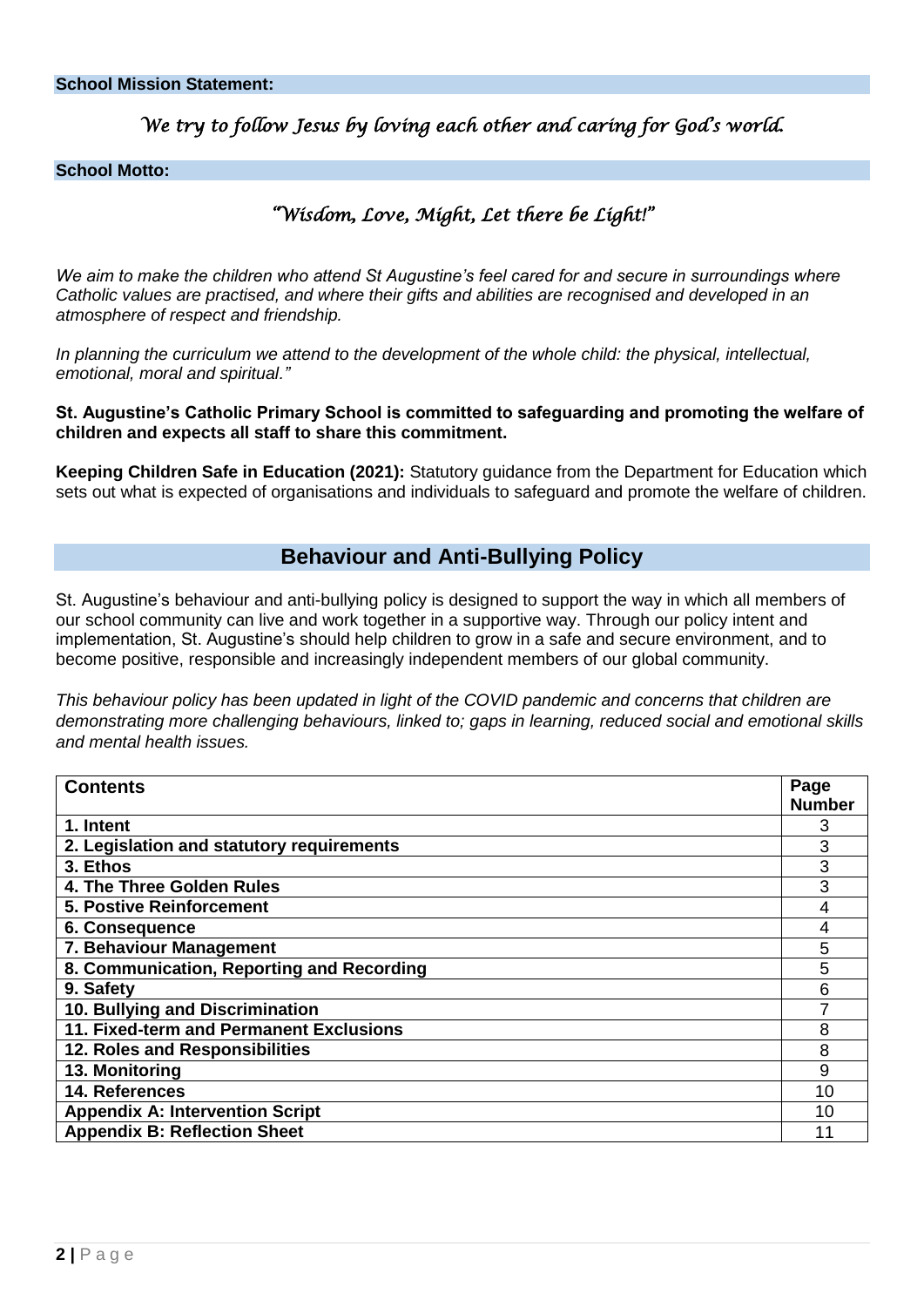#### **1. Intent**

- Ensure everyone at St. Augustine's feels valued, respected, included and treated fairly
- $\star$  Outline how we expect every member of the school community to behave
- $\star$  Provide a consistent approach to behaviour management
- $\star$  Define what we consider to be unacceptable behaviour, including bullying and discrimination
- $\star$  Summarise the roles and responsibilities of different people in our school community with regards to behaviour management
- $\star$  Create an environment where everyone feels happy, safe and secure.

#### **2. Legislation and statutory requirements**

This policy is based on advice from the Department for Education (DfE) on: Behaviour and discipline in schools

- Searching, screening and confiscation at school
- [The Equality Act 2010](https://www.gov.uk/government/publications/equality-act-2010-advice-for-schools)
- [Keeping Children Safe in Education](https://www.gov.uk/government/publications/keeping-children-safe-in-education--2)
- [Use of reasonable force in schools](https://www.gov.uk/government/publications/use-of-reasonable-force-in-schools)
- [Supporting pupils with medical conditions at school](https://www.gov.uk/government/publications/supporting-pupils-at-school-with-medical-conditions--3)

It is also based on the [special educational needs and disability \(SEND\) code of practice.](https://www.gov.uk/government/publications/send-code-of-practice-0-to-25)

#### **3. Ethos**

St. Augustine's behaviour and anti-bullying policy is built upon our Catholic ethos, influenced by our school mission statement and motto, and the Christian value of Mercy.

#### **The Seven Spiritual Works of Mercy**

- **1) To instruct the ignorant**  $\sim$  model and teach behaviour to our children.
- **2) To counsel the doubtful** ~ advise our children with good reason for positive behaviours and actions.
- **3) To admonish the sinner** ~ advise our children with what was wrong about their behaviour and how to find reconciliation through acts of apology.
- **4) To bear patiently those who wrong us** ~ remain calm and patient with our children.
- **5) To forgive offenses** ~ model forgiveness without holding prejudice or discrimination.
- **6) To comfort the afflicted** ~ support our children in a safe environment where mistakes can be made and behaviour can be improved through the right choices.
- **7) To pray for the living and the dead** ~ reflect and take notice in our thoughts, demonstrating empathy and concern for others.

#### **4. The Three Golden Rules**

We have linked our top three golden rules with the values of our school motto:

#### *"Wisdom, Love, Might, Let there be Light!"*

- **1) WISDOM / WORDS** ~ *in our words and how we use them to show wisdom, thought and intelligence.* We do not accept any form of unkind or inappropriate language, verbal abuse or mockery that may impact on wellbeing or be considered bullying behaviour.
- **2) LOVE / CARE** ~ *in how we look after each other and love and care for all the things in our school and world*

We do not accept any misuse of property or damage to property.

**3) MIGHT / ACTIONS** ~ *strength and courage in our actions to keep our school a safe place for everyone* We do not accept any physical abuse where another person is hurt or their safety is at risk.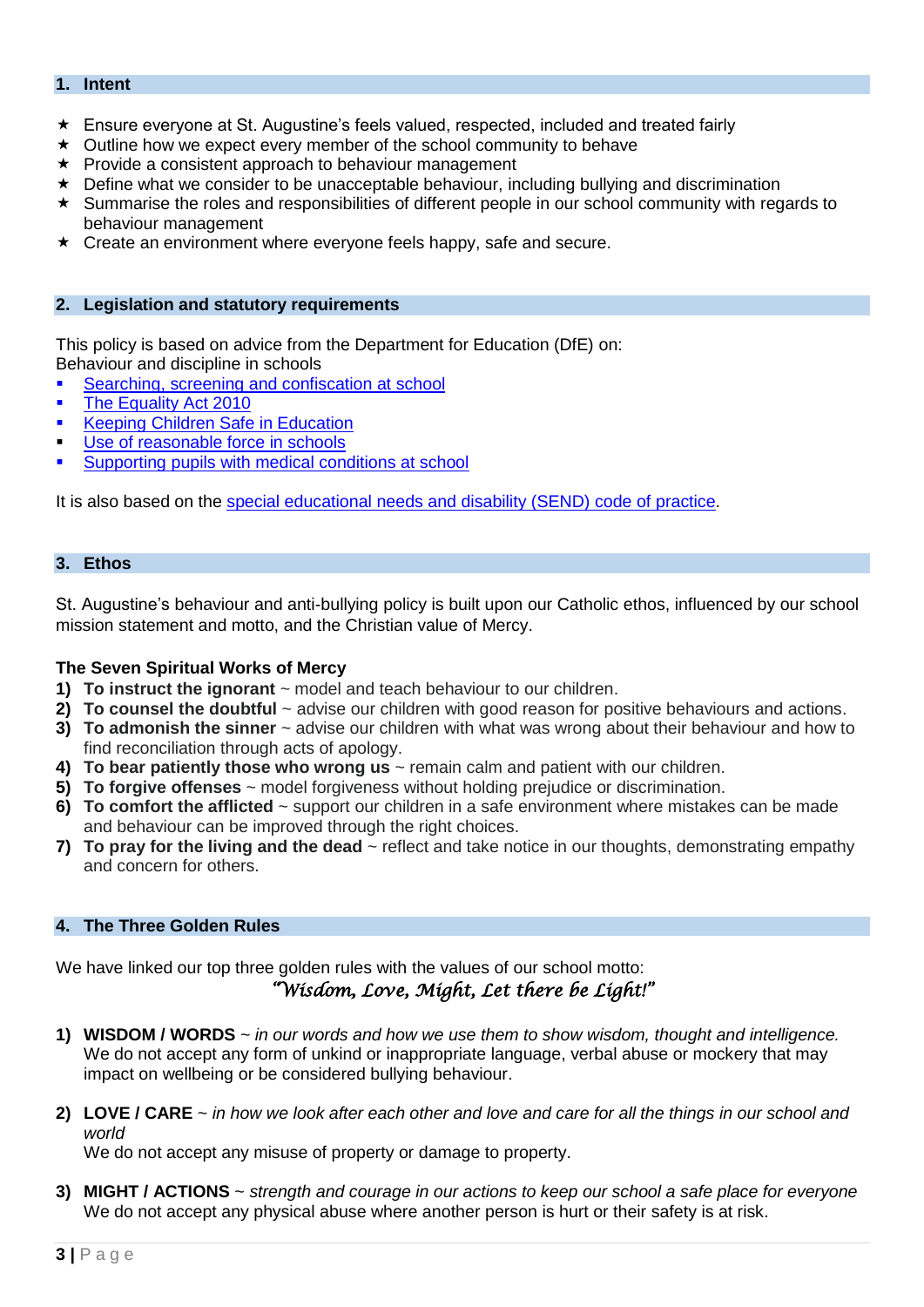#### **5. Positive Reinforcement**

Our school strives to achieve the highest St. Augustine's standard of behaviour. This is modelled and demonstrated in our warm, welcoming and friendly environment.

Encouraging good behaviour is reinforced by:

- Believing all our children will achieve and improve
- Praising a child's effort rather than the person, end result or piece of work
- Avoiding praise of intelligence or talent, instead praising child endeavour/effort

We praise and reward children for good behaviour in a variety of ways to support wellbeing and motivation.

- Teachers congratulate children using a 'growth-mind set' approach
- \* Staff award children with house points for demonstrating the school's mission and values
- $\star$  Each week we nominate children from each class to receive praise certificates
- \* Each week a child is awarded the 'Heart of Gold,' for living in action the school motto
- The school acknowledges all the efforts and achievements of children, both in and out of school.
- $\star$  Recognition boards
- $\star$  Class prizes
- $\star$  Class raffle tickets

#### **6. Consequence**

#### **1) WISDOM / WORDS**

We do not accept any form of unkind or inappropriate language, verbal abuse or mockery that may impact on wellbeing or be considered bullying behaviour.

 **Consequence:** Miss five minutes break or time out. Three offences will lead to a parent meeting followed by an agreed appropriate consequence.

#### **2) LOVE / CARE**

We do not accept any misuse of property or damage to property.

 **Consequence:** Miss five minutes break or time out. Three offences will lead to a parent meeting followed by an agreed appropriate consequence.

#### **3) MIGHT / ACTIONS**

We do not accept any physical abuse where another person is hurt or there safety is at risk.

 **Consequence:** Immediate parent meeting followed by a possible exclusion or an agreed appropriate consequence.

#### **Additional Considerations:**

- **Reconciliation:** Everyone should acknowledge their own behaviour and offer an apology if they have broken any of the three golden rules.
- **Final Decision:** A responsible adult will decide if the behaviour has broken the golden rules and any following consequence. There will be no long discussion, argument or blame.
- **Trust:** Trust is earnt by honesty, acknowledging unacceptable behaviour and accepting consequences.
- **Mistakes:** Our school is a safe place to learn from mistakes, with an aim to improve and achieve the highest St. Augustine's standard of behaviour.

#### **Behaviour and consequence should be logged on CPOMs to monitor frequency and any patterns.**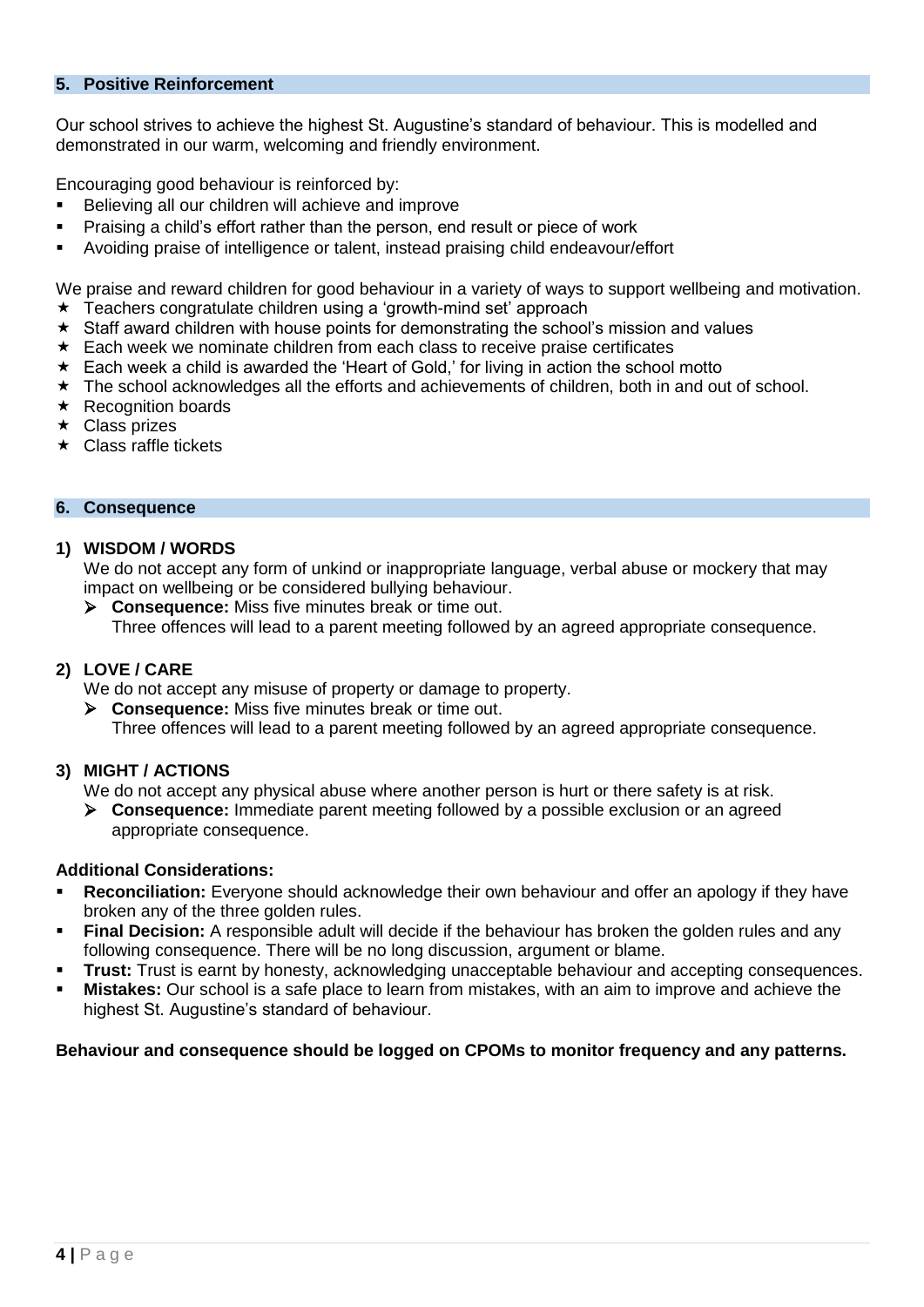#### **7. Behaviour Management**

Staff should follow a consistent approach to highlighting and teaching behaviour to our children through the following steps:

#### **Step1 ~ Warning:**

A warning will be given by a member of the school staff, highlighting the inappropriate behaviour to the child. (Not a long conversation, but a short explanation, without engaging in a long discussion or argument).

The child may be asked to move nearer to the teacher or away from the situation and have a few moments of time out or calming down.

#### **Step 2 ~ Miss 5 minutes break:**

If the action is repeated, the child will miss 5 minutes of break time.

#### **Step 3 ~ Restorative conversation:**

At a convenient and suitable time, shortly following the incident or missed break, a restorative conversation will occur between the staff member and child.

#### **Step 4 ~ Parent involvement due to a series of incidents:**

Three offences will lead to a parent meeting followed by an agreed appropriate consequence. Serious incidents will be shared with parents immediately.

#### **Special Educational Need or Disability (SEND):**

Some students may need a more tailored approach to behaviour - for some this may be because they have a special educational need, for others it could be Adverse Childhood Experiences (ACE) or trauma-related. Knowing each child as an individual is key to a tailored approach.

#### **Social Emotional Behavioural Difficulty (SEBD):**

Individual children with social, emotional or behavioural needs require tailored support, and staff should seek support from the SLT with pastoral systems and referral pathways to assist additional support.

#### **Safeguarding:**

The school recognises that changes in behaviour may be an indicator that a child is in need of help or protection. We will consider whether a child's misbehaviour may be linked to them suffering, or being likely to suffer, significant harm. Where this may be the case, we will follow our child protection and safeguarding policy.

#### **8. Communication, Reporting and Recording**

To implement our behaviour policy, prompt communication is key to its success.

- Class teachers lead the implementation of positive reinforcement, consequence and dialogue with parents.
- Support staff share verbal or written reports with the class teacher. If they are not available, they may report to the phase lead, head teacher or designated safeguarding lead (DSL).

Communication should be reported and recorded in ALL the following ways:

- **1) Verbal:** Immediate communication in the first instance with the children involved, staff involved, and the class teacher. Advice and support can also be shared with phase leaders / SLT and Head Teacher. Serious incidents will be shared immediately with parents.
- **2) Written:** A written record of events should be collected including;
	- Where? When? What?
	- Why? Any reason, trigger?
	- Consequence and any further action?
- **3) Online:** Reports should be added to CPOMS online reporting tool to monitor frequency and patterns.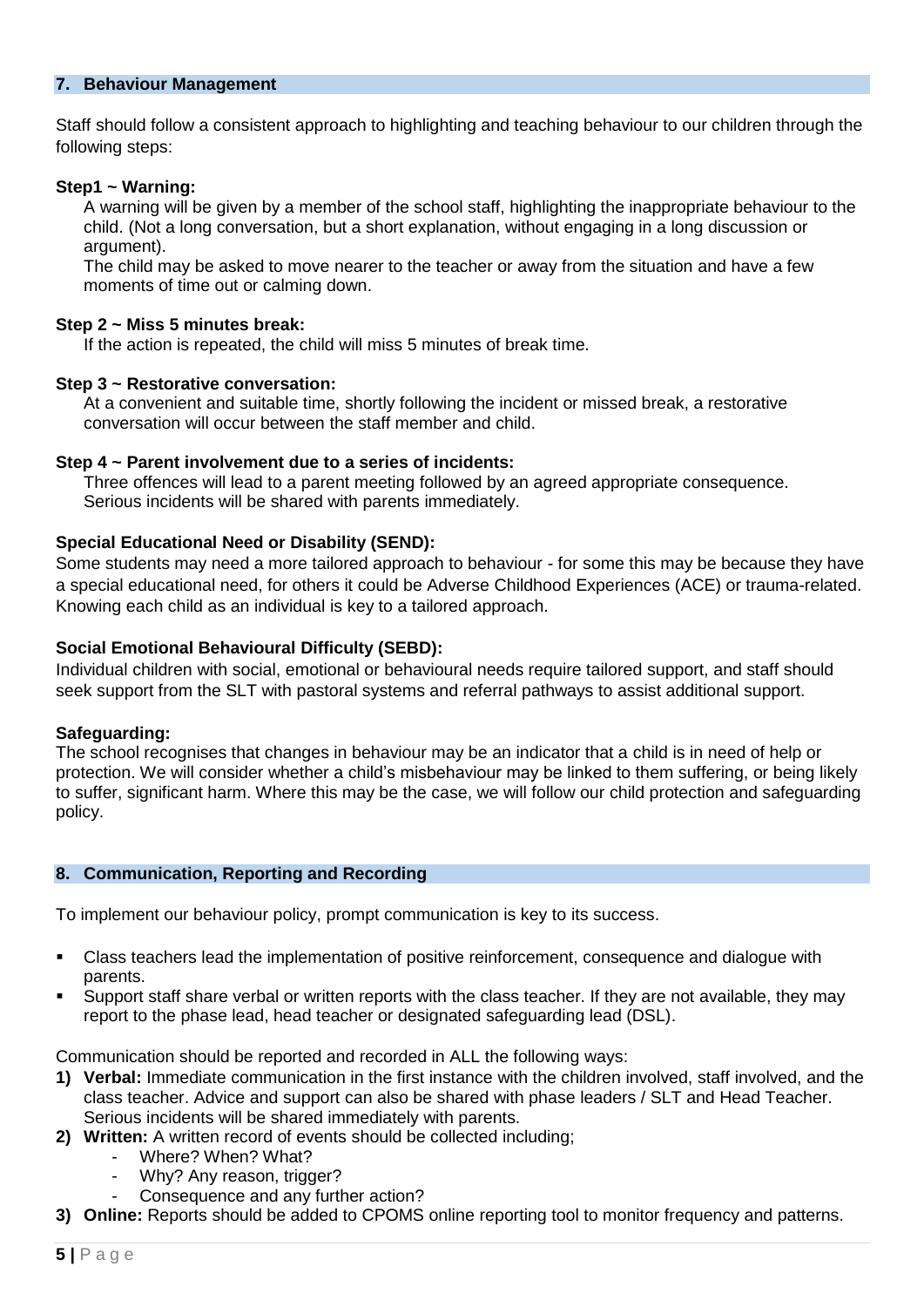**9. Safety**

**Everyone in our school should feel safe.**

**The school will offer appropriate training and support for staff in case there is a need for physical restraint.**

In some circumstances, staff may use reasonable force to restrain a pupil to prevent them:

- **Hurting themselves or others**
- Damaging property

Incidents of physical restraint must:

- **Always be used as a last resort**
- Be applied using the minimum amount of force and for the minimum amount of time possible
- Be used in a way that maintains the safety and dignity of all concerned
- Never be used as a form of punishment
- Be recorded and reported to parents (using CPOMs online behaviour tool)

Possession of any prohibited items. These are:

- Knives or weapons
- Alcohol or cigarettes
- Legal medication or illegal drugs
- Stolen items
- Inappropriate images, including images of other staff or children
- Any article a staff member reasonably suspects has been, or is likely to be, used to commit an offence, or to cause personal injury to, or damage to the property of, any person (including the pupil)

#### **Any prohibited items found in a child's possession will be confiscated.**

We will also confiscate any item which is harmful or detrimental to our positive behaviour values. These items will be returned to pupils after discussion with senior leaders and parents, if appropriate. Searching and screening pupils is conducted in line with the DfE's [latest guidance on searching, screening](https://www.gov.uk/government/publications/searching-screening-and-confiscation)  [and confiscation.](https://www.gov.uk/government/publications/searching-screening-and-confiscation)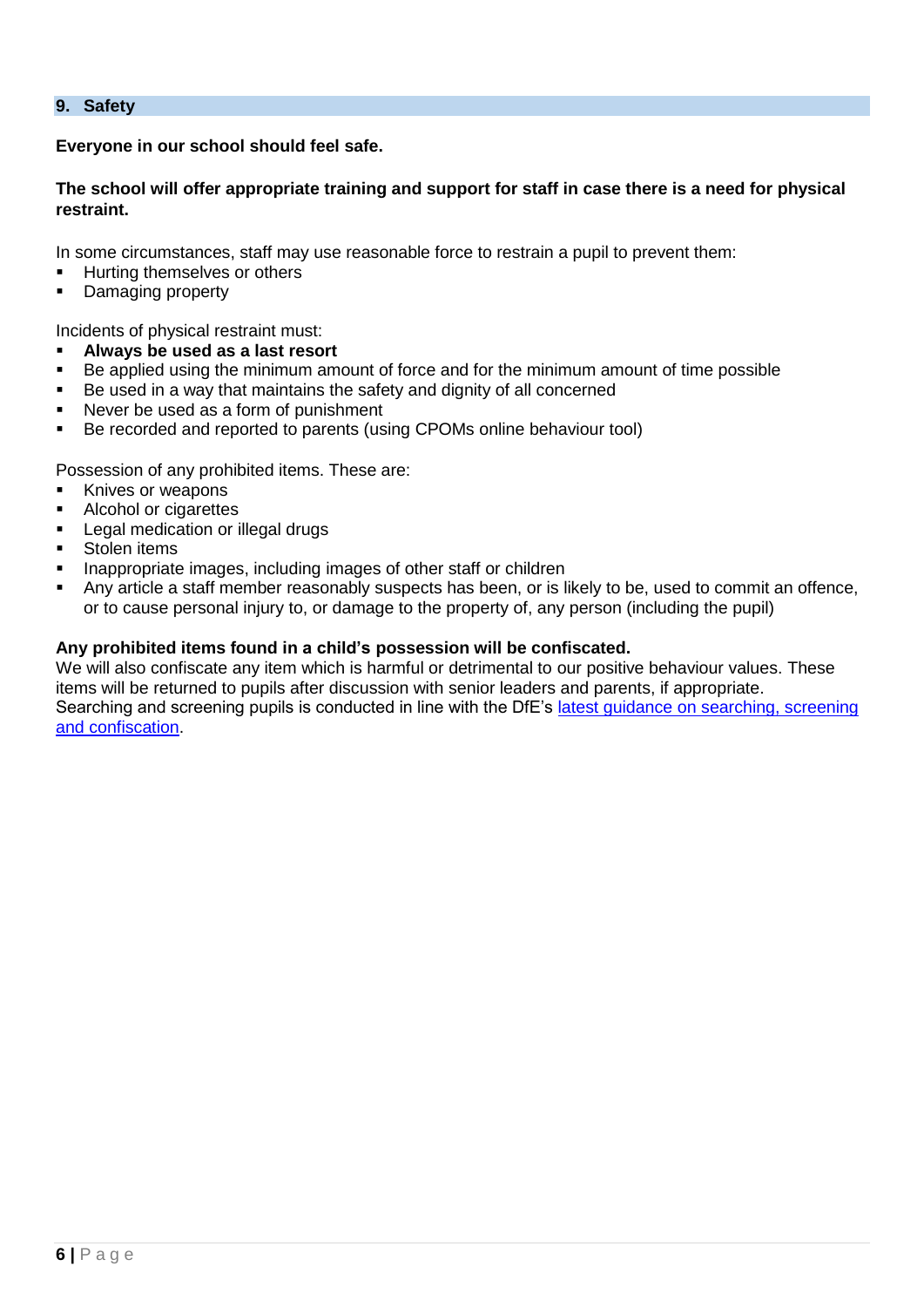#### **10. Bullying and Discrimination**

**Bullying** is defined as the repetitive, intentional harming of one person or group by another person or group, where the relationship involves an imbalance of power.

At St. Augustine's we approach bullying by:

- Implementing preventative measures that create a positive school environment with a strong sense of school community and belongingness.
- Seeking to re-connect alienated children and identify children at risk of behaviour problems, poor mental health and wellbeing and using programmes like restorative justice.
- Improving collaboration and communication between staff, parents and outside professionals in order to develop early intervention and alternatives to exclusion.
- Invest in training for staff on trauma informed practice and Adverse Childhood Experiences (ACEs).

| <b>Type</b>                | <b>Definition</b>                                                           |
|----------------------------|-----------------------------------------------------------------------------|
| Emotional                  | Being unfriendly, excluding, tormenting                                     |
| Physical                   | Hitting, kicking, pushing, taking another's belongings, any use of violence |
| Prejudice-based and        | Taunts, gestures, graffiti or physical abuse focused on a particular        |
| discriminatory, including: | characteristic (e.g. gender, race, sexuality)                               |
| • Racial                   |                                                                             |
| • Faith-based              |                                                                             |
| • Gendered (sexist)        |                                                                             |
| • Homophobic/biphobic      |                                                                             |
| • Transphobic              |                                                                             |
| • Disability-based         |                                                                             |
| Sexual                     | Explicit sexual remarks, display of sexual material, sexual gestures,       |
|                            | unwanted physical attention, comments about sexual reputation or            |
|                            | performance, or inappropriate touching                                      |
| Direct or indirect verbal  | Name-calling, sarcasm, spreading rumours, teasing                           |
| Cyber-bullying             | Bullying that takes place online, such as through social networking sites,  |
|                            | messaging apps or gaming sites                                              |

Bullying can include: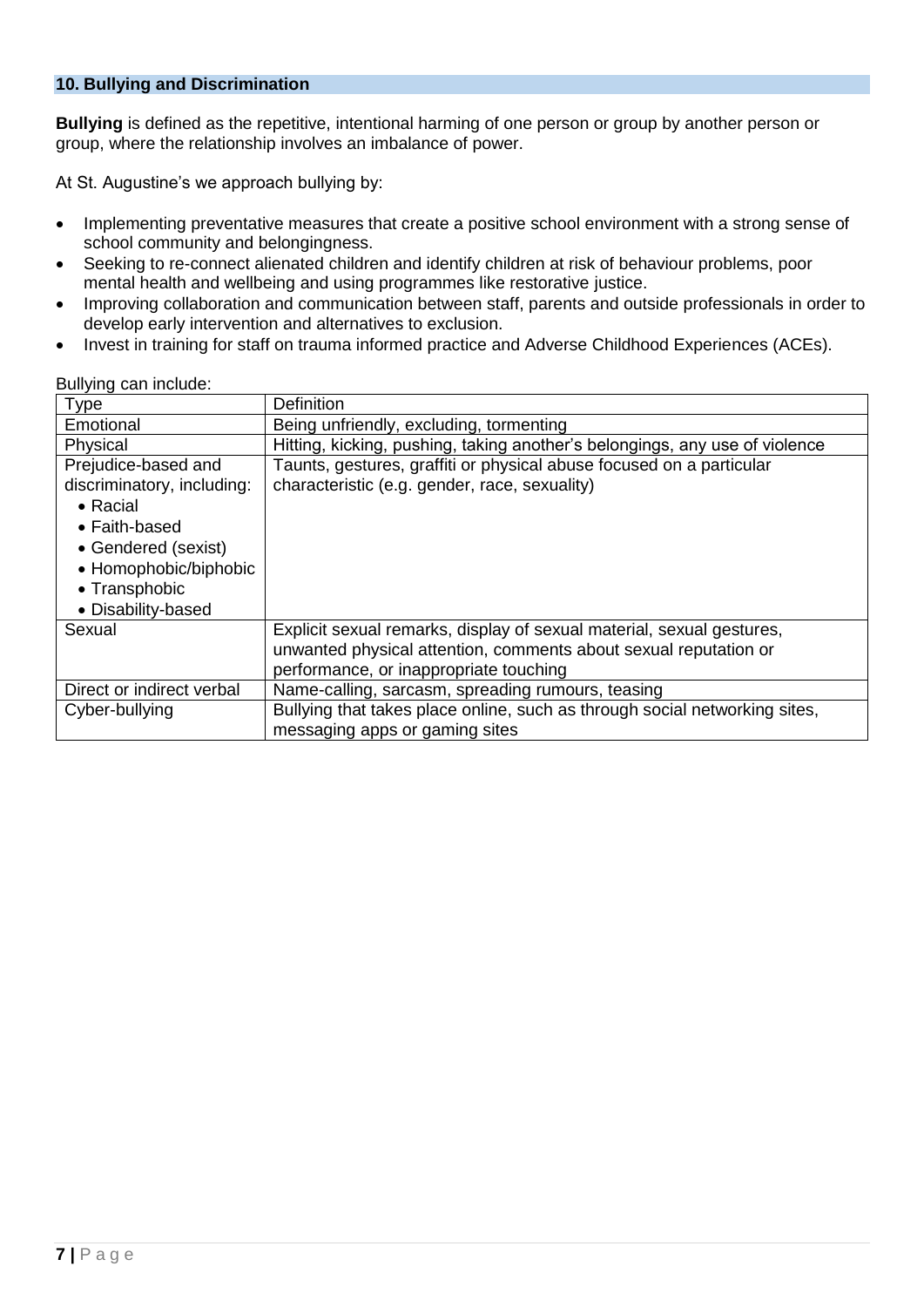#### **11. Fixed-term and permanent exclusions**

Only the head teacher (or acting head teacher) has the power to exclude a pupil from school. A fixed-term or permanent exclusion is carefully considered by the head teacher and is usually a last resort after working with the child and family to support and improve behaviour and attitude in school.

The head teacher may exclude a pupil for one or more fixed periods, for up to 45 days in any one school year. The head teacher may also exclude a pupil permanently. It is also possible for the head teacher to convert a fixed-term exclusion into a permanent exclusion, if the circumstances warrant this. If the head teacher excludes a pupil, they will inform the parents immediately, giving reasons for the exclusion. At the same time, the head teacher makes it clear to the parents that they can, if they wish, appeal against the decision to the governing body. The school informs the parents how to make any such appeal.

The head teacher informs the Local Authority (LA) and the governing body about any permanent exclusion, and about any fixed-term exclusions beyond five days in any one term.

The governing body itself cannot either exclude a pupil or extend the exclusion period made by the head teacher. The governing body will convene a discipline committee which will be made up of between three and five members. This committee will consider any exclusion appeals on behalf of the governors.

When an appeals panel meets to consider an exclusion, they consider the circumstances in which the pupil was excluded, consider any representation by parents and the LA, and consider whether the pupil should be reinstated. If the governors' appeals panel decides that a pupil should be reinstated, the head teacher must comply with this ruling.

#### **12. Roles and Responsibilities (restorative conversations, modelling, communication)**

At St. Augustine's, behaviour standards are everyone's responsibility and everyone should model our school's mission and motto. All staff, including support staff and all those who interact with children, should understand this policy and their role in supporting it.

To support behaviour this policy acknowledges that staff should:

- **Know and understand pupils and their influences**
- Teach learning behaviours alongside managing misbehaviour
- Use classroom management strategies to support good classroom behaviour
- Use simple approaches as part of a regular routine
- Use targeted approaches to meet the needs of individual students
- Be consistency throughout the school

#### **Children:**

- Follow the three golden rules
- Show respect to members of staff and each other
- In class, make it possible for all pupils to learn
- Wear the correct uniform at all times
- Accept consequences when given

#### **Class Teachers:**

- Implement the behaviour policy consistently, leading the sanction of consequences
- Model positive behaviour
- Provide a personalised approach to the specific behavioural needs of particular children
- Record behaviour incidents (using CPOMs online tool)
- Speak to the SLT to access training and support

#### **Parents:**

- Support their child in adhering to the school behaviour and anti-bullying policy
- Inform the school of any changes in circumstances that may affect their child's behaviour
- Discuss any behavioural concerns with the class teacher promptly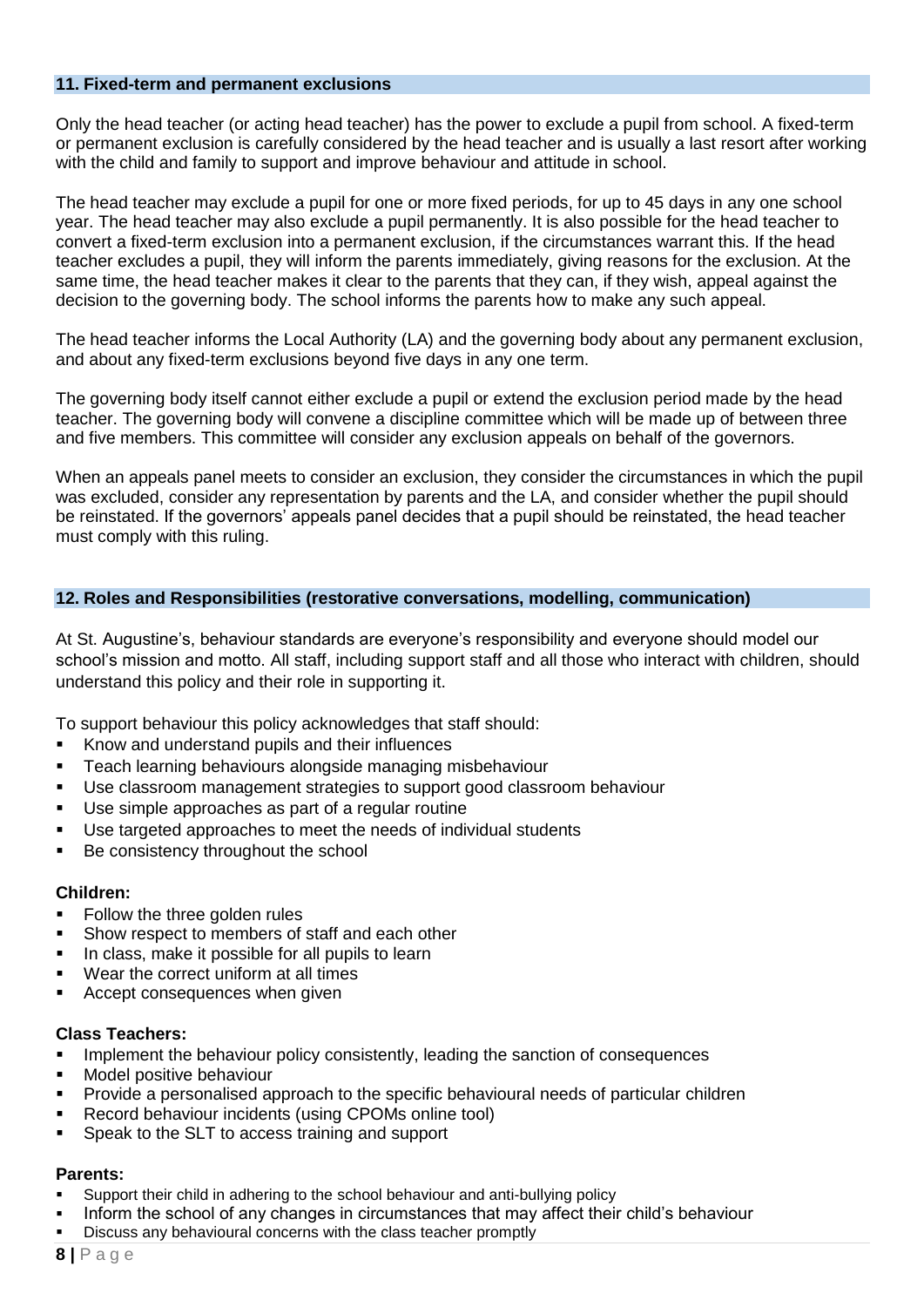#### **Teaching Assistants:**

- Implement the behaviour policy consistently
- Model positive behaviour
- Share and record behaviour incidents with the appropriate class teachers (if possible using CPOMs online tool)
- Speak to the SLT to access training and support

#### **Other Support Staff:**

- Model positive behaviour
- Share and record behaviour incidents with the appropriate class teachers (if possible using CPOMs online tool)

#### **Out-of-School Hours Staff:**

- Implement the behaviour policy consistently
- Model positive behaviour
- Share and record behaviour incidents with the appropriate class teachers (if possible using CPOMs online tool)
- Speak to the SLT to access training and support

#### **Senior Leaders / Phase Leaders:**

- Implement the behaviour policy consistently throughout their phase
- **Model positive behaviour**
- Monitor behaviour needs in their phase and feedback to the Head Teacher
- Offer support to class teachers and direct them to any required training

#### **Head Teacher:**

- Models and promotes the implementation of the school's behaviour policy
- Ensure that the school environment encourages positive behaviour and that staff deal effectively with poor behaviour
- Monitors how staff implement this policy to ensure praise and consequence are applied consistently
- Reviews communication systems and behaviour using CPOMs online tool
- Ensures all staff, including support staff and all those who interact with children, receive appropriate training
- Responsible for reviewing and approving this behaviour policy with the governing body

#### **Governors:**

- Review this behaviour policy in conjunction with the head teacher and monitor the policy's effectiveness, holding the head teacher to account for its implementation
- Monitoring this behaviour policy's effectiveness and holding the head teacher to account for its implementation.

#### **13. Monitoring**

This behaviour policy will be reviewed by the head teacher and governing body annually. At each review, the policy will be approved by the head teacher.

The governing board also emphasises that violence or threatening behaviour will not be tolerated in any circumstances.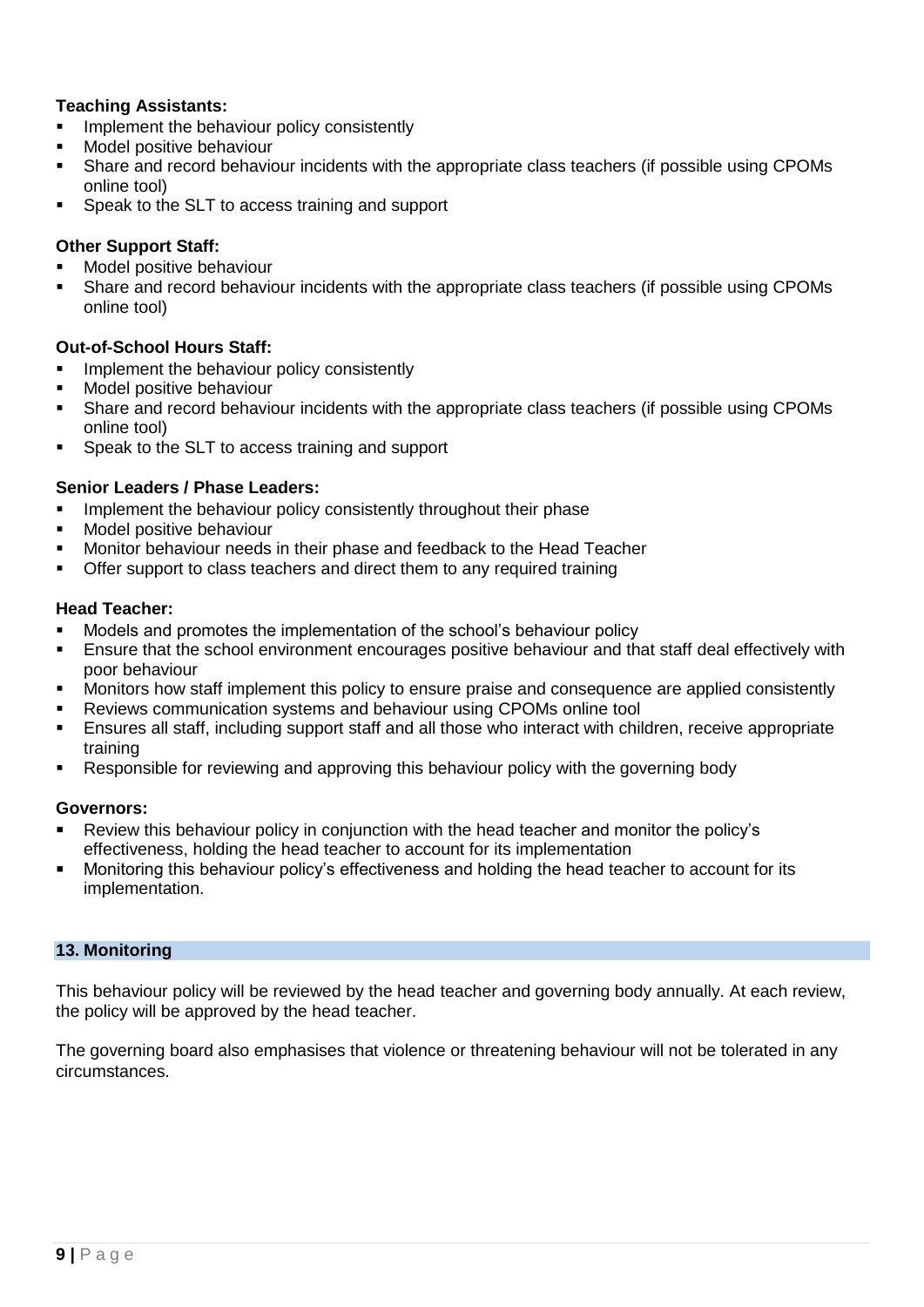#### **14. References**

When the Adults Change, Everything Changes – Paul Dix

 Education Endowment Foundation – Improving Behaviour in Schools Summary [https://educationendowmentfoundation.org.uk/public/files/Publications/Behaviour/EEF\\_Improving\\_behaviou](https://educationendowmentfoundation.org.uk/public/files/Publications/Behaviour/EEF_Improving_behaviour_in_schools_Summary.pdf) [r\\_in\\_schools\\_Summary.pdf](https://educationendowmentfoundation.org.uk/public/files/Publications/Behaviour/EEF_Improving_behaviour_in_schools_Summary.pdf)

 Early Intervention Foundations: Adverse Childhood Experiences [https://www.eif.org.uk/report/adverse-childhood-experiences-what-we-know-what-we-dont-know-and-what](https://www.eif.org.uk/report/adverse-childhood-experiences-what-we-know-what-we-dont-know-and-what-should-happen-next)[should-happen-next](https://www.eif.org.uk/report/adverse-childhood-experiences-what-we-know-what-we-dont-know-and-what-should-happen-next)

#### **15. Appendix**

- **A) Intervention Script**
- **B) Reflection Sheet**

#### **Appendix A: Intervention Script**

Examples of Intervention Scripts:

- *I noticed you are … (having trouble getting started / struggling to get going / wandering around the classroom kicking things)*
- *It was the rule about … (lining up / staying on task / bringing unsafe items into school)*
- *You have chosen to … (move to the back / catch up with your work at lunchtime / speak to the Head Teacher)*
- *Do you remember last week when you … (arrived on time every day / got on the recognition board / received a praise certificate)*
- *I noticed you are … (having trouble getting started / struggling to get going / wandering around the classroom kicking things)*

#### *that is who I need to see today … thank you for listening.*

Remember:

- Give the child some time to take in the comments.
- When we are hostile, the person we are speaking to is hostile back (complementarity psychology).